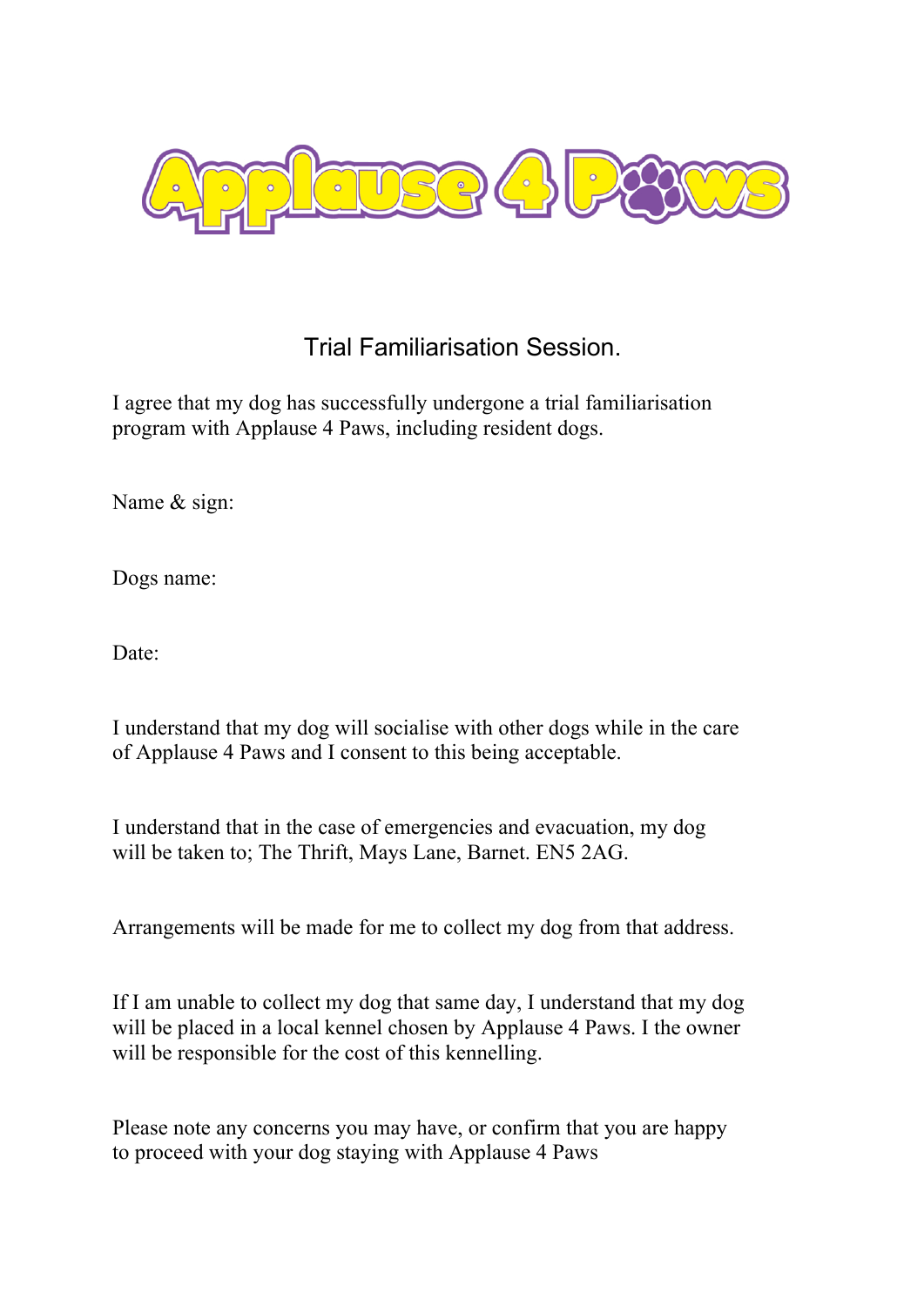I am happy for my dogs (if more than one) to be kept together

I am happy for my dog to be kept together with other dogs in the same designated room.

I am happy for my dog to mix outside in your front garden area, with other dogs from different house holds.

I am happy for my dog to be walked outside the home environment/garden

I am happy for my dog to be let off the lead

I am happy for my dog to be walked with other dogs from a different household

Relevant medical and behavioural history, including details of any treatment administered against parasites and restrictions on exercise.

A record of the date or dates your dogs most recent worming and flea treatments were given.

I understand that I am solely responsible for any and all harm caused by my dog while my dog is attending Applause 4 Paws.

1. I further understand and agree in admitting my dog, that Applause 4 Paws has relied on my representation that my dog is in good health and has not harmed or shown aggression or threatened behaviour toward any person or dog.

2. I further understand that during normal dog play, my dog may sustain injuries. All dog play is carefully monitored to avoid injury, but scratches, punctures, or other injuries may occur despite the best supervision.

3. I further understand that Applause 4 Paws is a place where animals co-mingle and I am responsible for the medical treatment of any injury or illness that my dog receives while in your care. I agree to pay all costs for my dog that may arise as a result of injury or illness.

4. I further understand that if I fail to provide proof of current vaccinations or if my dogs' vaccinations are found to be expired or otherwise incomplete, Applause 4 Paws has the right to refuse service until current proof is provided.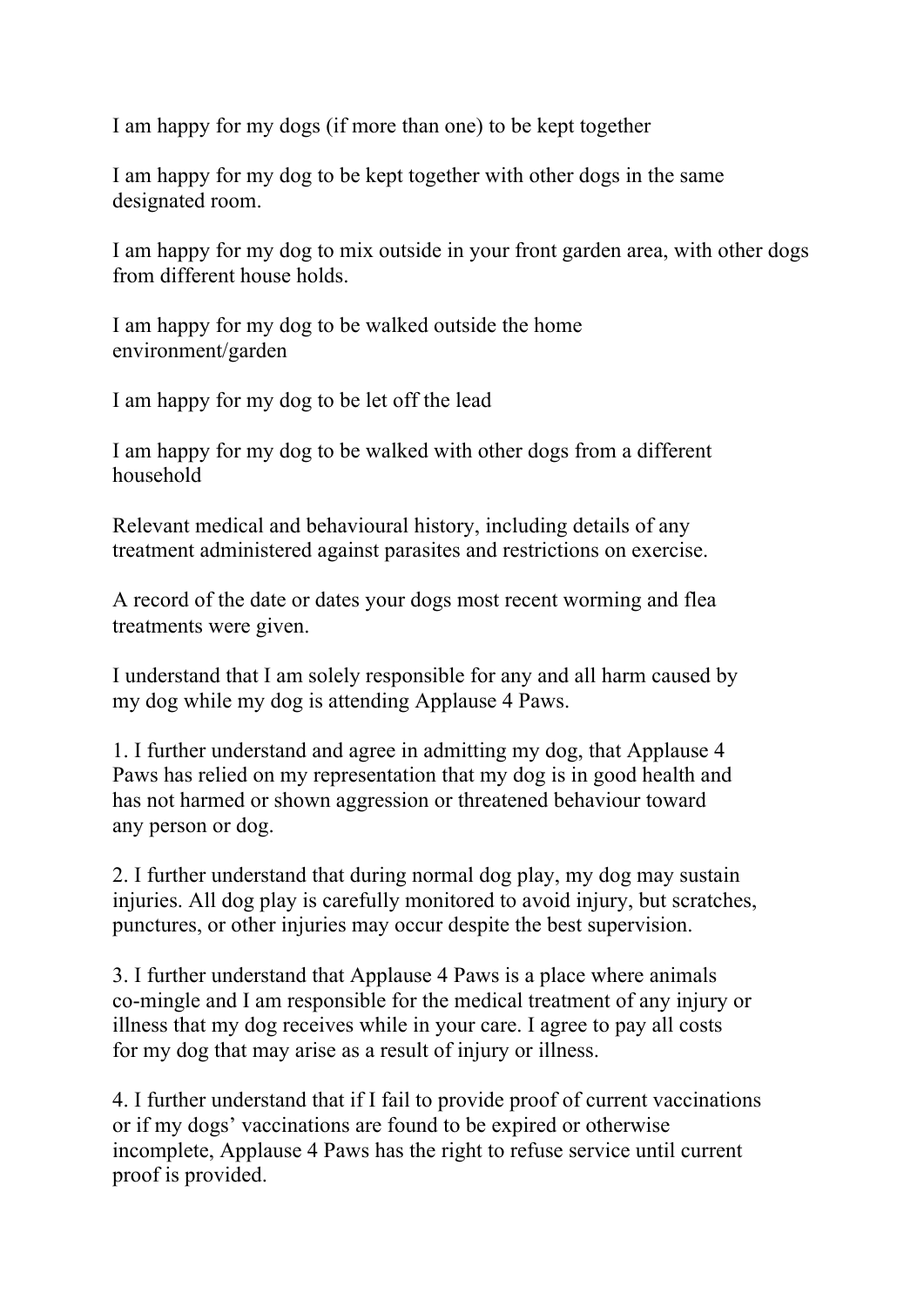5. I further understand and agree that any behavioural or health problems that develop with my dog will be treated as deemed best by the staff at Applause 4 Paws, at their sole discretion, and that I will assume full financial responsibility for any and all expenses involved. I authorise Applause 4 Paws to obtain medical records and/or treatments for my dog in the event of injury or illness from my vet or from the closest veterinary clinic.

6. I further understand that my dog must be neutered or spayed before joining Applause 4 Paws.

7. I further understand that although my dog is vaccinated against kennel cough there is still a possibility that my dog may contract kennel cough. I agree that I will not hold Applause 4 Paws responsible if my dog contracts kennel cough while attending Applause 4 Paws.

8. I further agree to notify Applause 4 Paws of any infectious and/or contagious disease or condition my dog has been exposed to or is affected by. Diseases and conditions include, but are not limited to, kennel cough, fleas, worms, hepatitis, infectious skin disease and parvovirus.

9. I further agree to take all necessary actions or precautions to insure that my dog is continuously free of contagious, infectious, or otherwise communicable disease.

10. I allow and consent my dog to being photographed, videotaped, and/or used in any media or advertising by Applause 4 Paws.

11. I further understand that my dog has access to a fenced area outside and agree to assume full liability for damages to property or injury to my dog or others if my dog escapes.

12. I understand that Applause 4 Paws is not responsible for any lost, stolen, or damaged toys, leads, collars, beds or any other item left with the dog.

13. I further understand and agree that each of the terms stated above will be in force every time my dog attends Applause 4 Paws.

I agree to abide by the terms and conditions and accept all terms, conditions, and statements of this agreement. I hereby release